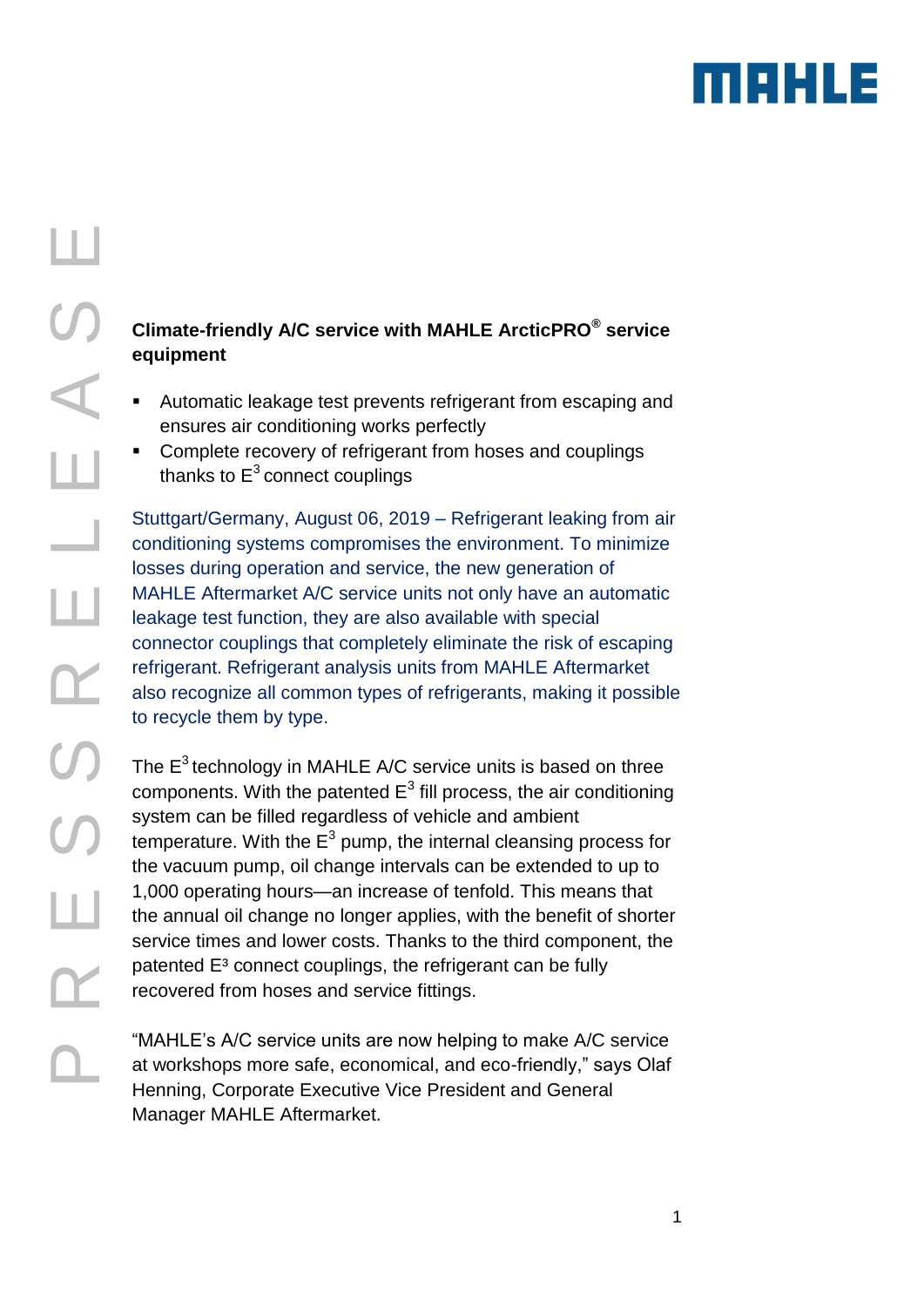### mekue

With its latest generation of A/C service units, MAHLE Aftermarket is not only protecting the environment, but also expanding its range for workshop connectivity: Using a smartphone app, workshop technicians can view the workflows and unit status, and automatically order a service when needed. The ASA interface on the unit and the integration of the unit in the workshop network ensure fast data exchange. The large touch screen, which is standard on all units, provides a continuous display of all information and programmed procedures, as well as the current status. A quick-start can be initiated at any time. The service technician can continue to work on the vehicle while automatic software updates are performed in the background via Wi-Fi. Possible leaks in the air conditioning system are quickly detected with nitrogen or forming gas via a direct connection to the air conditioner. For a time-saving service, the devices can be serviced remotely via Wi-Fi: workshops can thus obtain fast support directly on the unit.

#### **About MAHLE**

MAHLE is a leading international development partner and supplier to the automotive industry as well as a pioneer for the mobility of the future. The group's product portfolio addresses all the crucial issues relating to the powertrain and air conditioning technology—both for drives with combustion engines and for e-mobility. In 2018, the group generated sales of approximately EUR 12.6 billion with more than 79,000 employees and is represented in over 30 countries with 160 production locations.

#### **About MAHLE Aftermarket**

MAHLE Aftermarket, the business unit specializing in spare parts, uses the expertise from the series production of original equipment in its automotive aftermarket product range and supplies trade, workshop, and engine repair partners. The portfolio also includes products developed by MAHLE Service Solutions for workshop